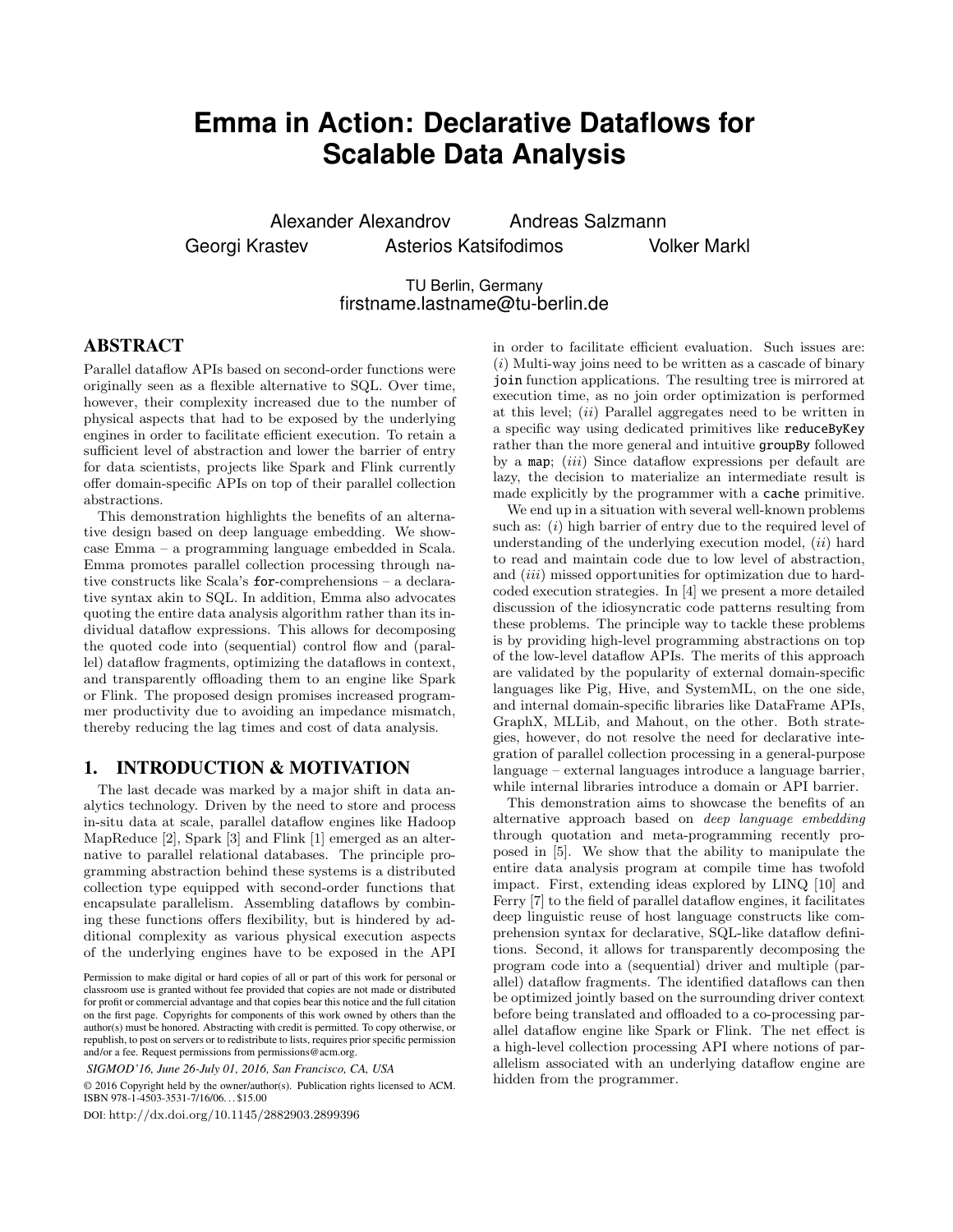## <span id="page-1-0"></span>2. FORMAL FOUNDATIONS

Parallel Bags and Folds. We use the theory of recursive data types to model the parallel collection types – DataSet in Flink and RDD in Spark – which form the core of the targeted parallel dataflow engines. Both types are oblivious with respect to element order and allow for duplicates and therefore can be accurately modeled by the algebraic data type Bag (as opposed to List which also models order or Set which does not model duplicates).

Depending on the constructor choice, there are two equivalent definitions of the recursive data type  $\text{Bag } A$  usually called insert and union representation [\[6\]](#page-3-7). We base our design on the latter, in which bags can be constructed in three ways: by a nullary constructor emp denoting the empty bag, an unary constructor  $\text{sng } x$  denoting a singleton bag, or a binary constructor uni xs ys denoting the (duplicate preserving) union of two other bags.

Union representation is better suited for our needs than the more widely used insert representation, as it allows us to characterize parallel collection processing by means of structural recursion (folds) – a method for defining functions on bags xs by means of recursive replacement of constructor applications with applications of compatible functions [\[9\]](#page-3-8).

```
// structural recursion on union-style bags
def fold[A, B](e: B, s: A \Rightarrow B, u: (B, B) \Rightarrow B)(xs: Bag[A]) = xs match {case emp \Rightarrow e
 case \text{sng}(x) => \text{s}(x)case uni(ys,zs) \Rightarrow u(fold(e,s,u)(ys), fold(e,s,u)(zs))}
```
The fold function takes three parameters: e, s, and u, substitutes them in place of the constructor applications in xs, and evaluates the resulting expression tree to get a final value  $z \in \mathsf{B}$ . To compute the sum of all elements, for example, we substitute with  $e = 0$ ,  $s = id$ , and  $u = +$ :



Aggregations like min, max, sum, and count, existential qualifiers like exists and forall, as well as collection processing operators like map and filter can be defined as folds. Comprehension Syntax. Using the induced structural recursion scheme of union-style bags, we can define an algebraic structure known as monad on top of Bag A and enable declarative dataflow specification.

To illustrate the rationale behind the bag monad, consider two bags  $xs = \{\{1, 2, 2, 3\}\}\$ and  $ys = \{\{1, 2\}\}\$ with corresponding constructor application trees:



Now consider an example where we want to compute the bag of all pairs  $(x, y)$  where  $x \in xs$ ,  $y \in ys$  and  $x = y$ .

If xs and ys were sets, we could describe this computation mathematically using set comprehension syntax:

$$
\{(x, y) \mid x \in xs, y \in ys, x = y\}
$$

If xs and ys were relations in a database, we could write a select-from-where query:

SELECT 
$$
x
$$
,  $y$  FROM  $xs$  as  $x$ ,  $ys$  as  $y$  WHERE  $x = y$ 

Modern functional languages like Scala allow us to use native comprehension syntax for arbitrary types, as long as those implement the so-called monad operators: map, flatMap, and withFilter. We can then formalize the intended computation as:

for 
$$
(x \leq x s; y \leq y s; \text{ if } x == y)
$$
 yield  $(x, y)$ 

At parse time, the for-comprehension syntax desugars into a chain of nested flatMap applications ending with a map and interleaved with withFilter. The above code becomes:

xs.flatMap(x => ys.withFilter(y => x == y).map(y => (x, y)))

How should we interpret this desugaring in terms of the structural recursion scheme discussed above? The map part of the flatMap application operates on the level of the (red)  $xs$  tree – the tree shape is preserved and each value  $x$  is substituted with a copy of the entire  $ys$  tree. The inner map operates on the level of the  $ys$  trees and maps their  $y$  values to a  $(x, y)$  pair using the x from the outer map. We end up with an outer (red) bag of inner (blue) bags.



The withFilter application substitutes singleton bags that do not satisfy the  $x = y$  predicate with emp, and the flat part of flatMap "forgets" the nested bag structure by inlining the inner trees into the outer one.



Theory to Practice. Bag comprehensions provide the key ingredient for solving two long-standing problems. First, as first-class citizen in a general-purpose source language, comprehension syntax offers direct means for declarative parallel collection processing that can be seen as a generalization of SQL. Second, as first-class citizen in an object language that can be manipulated trough meta-programming, comprehensions can serve as an entry point for the integration of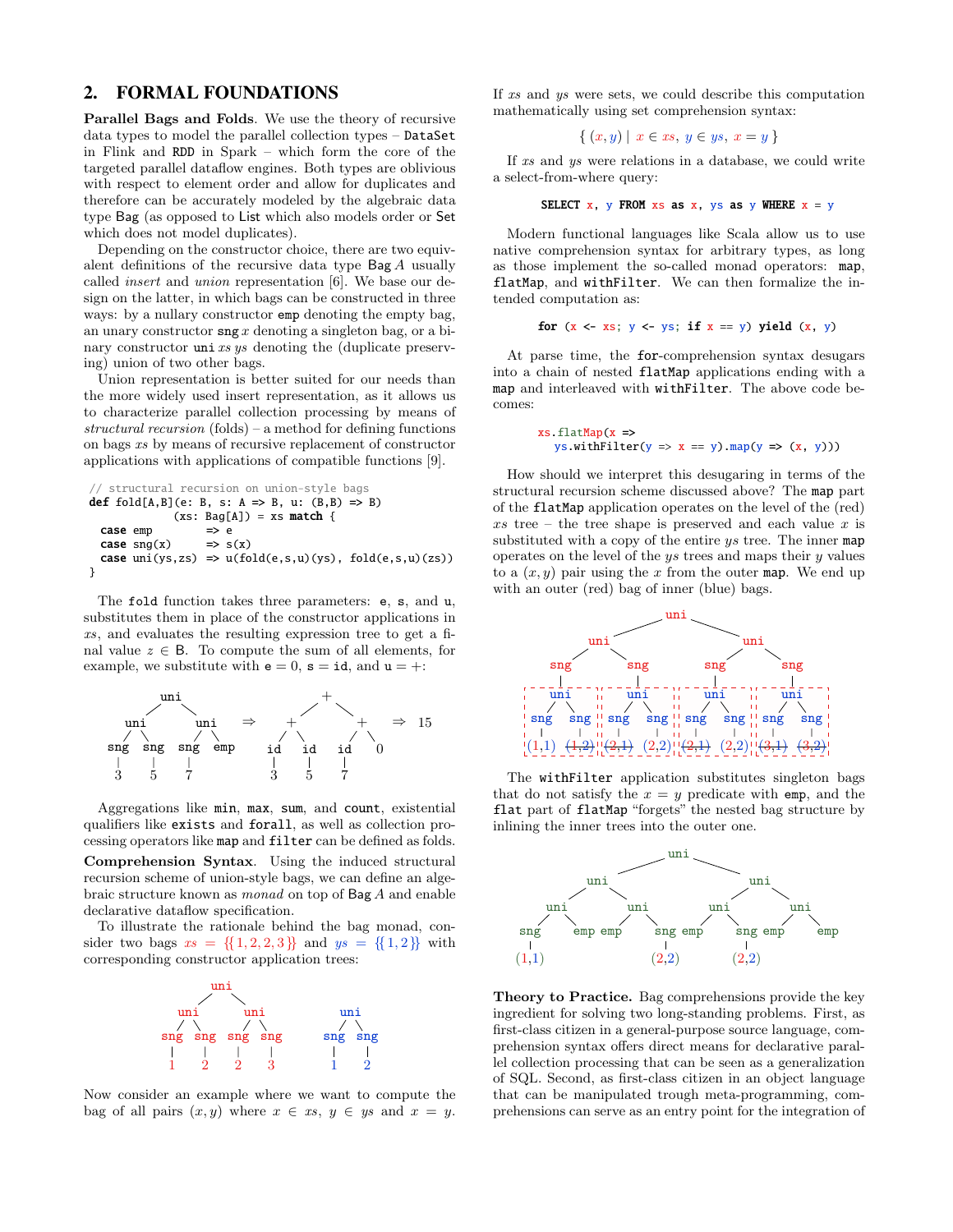<span id="page-2-0"></span>

Figure 1: Emma compiler pipeline.

database optimization techniques into general-purpose languages. This allows for avoiding the naïve evaluation semantics by rewriting comprehended terms as join cascades [\[8\]](#page-3-9).

#### <span id="page-2-1"></span>3. EMMA: MAIN CONCEPTS & DESIGN

Based on the formal foundations outlined in [Section 2,](#page-1-0) in [\[5\]](#page-3-4) we proposed Emma – a declarative API for parallel collection processing deeply embedded in Scala. The core abstraction exposed by Emma is a generic type DataBag which models bags in union representation. In the following, we present the most distinguishing features by example.

Declarative SPJ Expressions. Binary operators like join and cross are not included in the API. Instead, the DataBag type implements the monad operators discussed in Section [2.](#page-1-0) This allows for writing dataflows in a declarative syntax similar to the Select-Project-Join style known from SQL. To illustrate this, consider the following code snippet taken from an Emma implementation of the Alternating Least Squares (ALS) algorithm as described by [\[11\]](#page-3-10). The code computes a collection of preference objects that associate users with the feature vectors and the ratings of their related (i.e. rated) items.

```
val prefs = for {
 user <- users
 rating <- ratings
 item <- items
 if rating.user == user.id
 if rating.item == item.id
} yield Pref(user, item.F, rating.value)
```
Multi-way joins like the example above are identified by the Emma compiler and translated as join cascades in the API of the backend engine.

Folds. Computing information from the contents of a DataBag is allowed only by means of structural recursion. To that end, we expose the fold operator from Section [2](#page-1-0) as well as pre-defined aliases for commonly used folds (e.g. count, exists, minBy). Counting the number of users, for example, can be written as:

val  $N = users.fold(0, x => 1, (x, y) => x + y)$  // or **val**  $N =$  **users.count()** // alias for the above

Nesting. The groupBy operator adds a level of nesting:

```
val ys: DataBag[Group[K, DataBag[A]]] = xs.groupBy(k)
```
The resulting bag contains groups of values that share the same key and values which again have type DataBag[A]. This is different from Spark and Flink, where the type of the group values is either Iterable[A] or Iterator[A] and

nesting is not natively supported at the API level. The ability to nest DataBag instances allows for hiding the complexity of primitives like groupByKey, reduceByKey, and aggregateByKey behind an ubiquitous API in which bags can be processed in a nested manner. Continuing with the next step in the ALS example, the code that updates the user models from the preferences can be written as follows.

```
users = for { // update users
  (user, prefs) <- prefs.groupBy(p => p.user)
} yield { // calculate new feature vector per user
 val Vu = prefs.fold(V0)(p \Rightarrow p.F * p.rating, \_ + \_)val Au = prefs.fold(M0)(p \Rightarrow p.F outer p.F, - +)
 val Eu = E * (lambda * user.id)
 user.copy(F = inv(Au + Eu) * Vu)
}
```
As before, due to the fact that the whole expression can be manipulated at compile time, we can recognize nested DataBag patterns like the one above and rewrite them using more efficient primitives like aggregateByKey.

Coarse-Grained Parallelism Contracts. Dataflow APIs currently provide data-parallelism contracts at the operator level (e.g. map for element-at-a-time, join for pair-at-a-time, etc.). Emma takes a different approach as it's DataBag abstraction itself serves as a coarse-grained contract for dataparallel computation. The promise Emma gives to its users is to  $(i)$  discover all maximal DataBag expressions in a quoted code fragment,  $(ii)$  rewrite them logically in order to maximize the degree of data-parallelism,  $(iii)$  take a holistic approach while translating them as parallel dataflow expressions, and  $(iv)$  transparently place primitives that influence physical execution aspects like broadcast and cache.

Compiler Pipeline. [Figure 1](#page-2-0) depicts Emma's compiler pipeline. Scala expressions are quoted in a parallelize macro which exposes the Abstract Syntax Tree (AST) of the quoted code to the Emma compiler. The compiler first lifts the AST to a suitable intermediate representation (IR), and then performs joint logical and physical rewrites (e.g. inlining, fold-group fusion) on the identified dataflow fragments. The rewritten IR is finally lowered and compiled as a driver with abstract dataflow expressions. At runtime, these dataflow expressions are translated Just in Time (JIT) and evaluated on a target dataflow engine (Flink or Spark).

## 4. DEMONSTRATION

The demonstration is structured in three parts and showcases the main features of Emma highlighted in Sections [2](#page-1-0) and [3](#page-2-1) by example.

In Part  $\bullet$ , we offer a gentle introduction to monads and introduce Emma's DataBag API. We demonstrate  $(i)$  the ability to use comprehension syntax instead of join cascades,  $(ii)$  the support for nesting, and  $(iii)$  fold as the main primitive for parallel computation. We compare the expressiveness offered by Emma against the parallel dataflow APIs targeted as a backend, SQL (as a de-facto standard for declarativity), as well as against domain-specific APIs offered by the backend engines (e.g. DataFrames in Spark, Table API in Flink).

In Part  $\bullet$ , we showcase the compilation pipeline described in [Section 3](#page-2-1) and the core principles advocated by our design – coarse-grained parallelism contracts and coarsegrained quotation. To that end, we provide a graphical user interface (GUI) with two panes [\(Figure 2\)](#page-3-11).